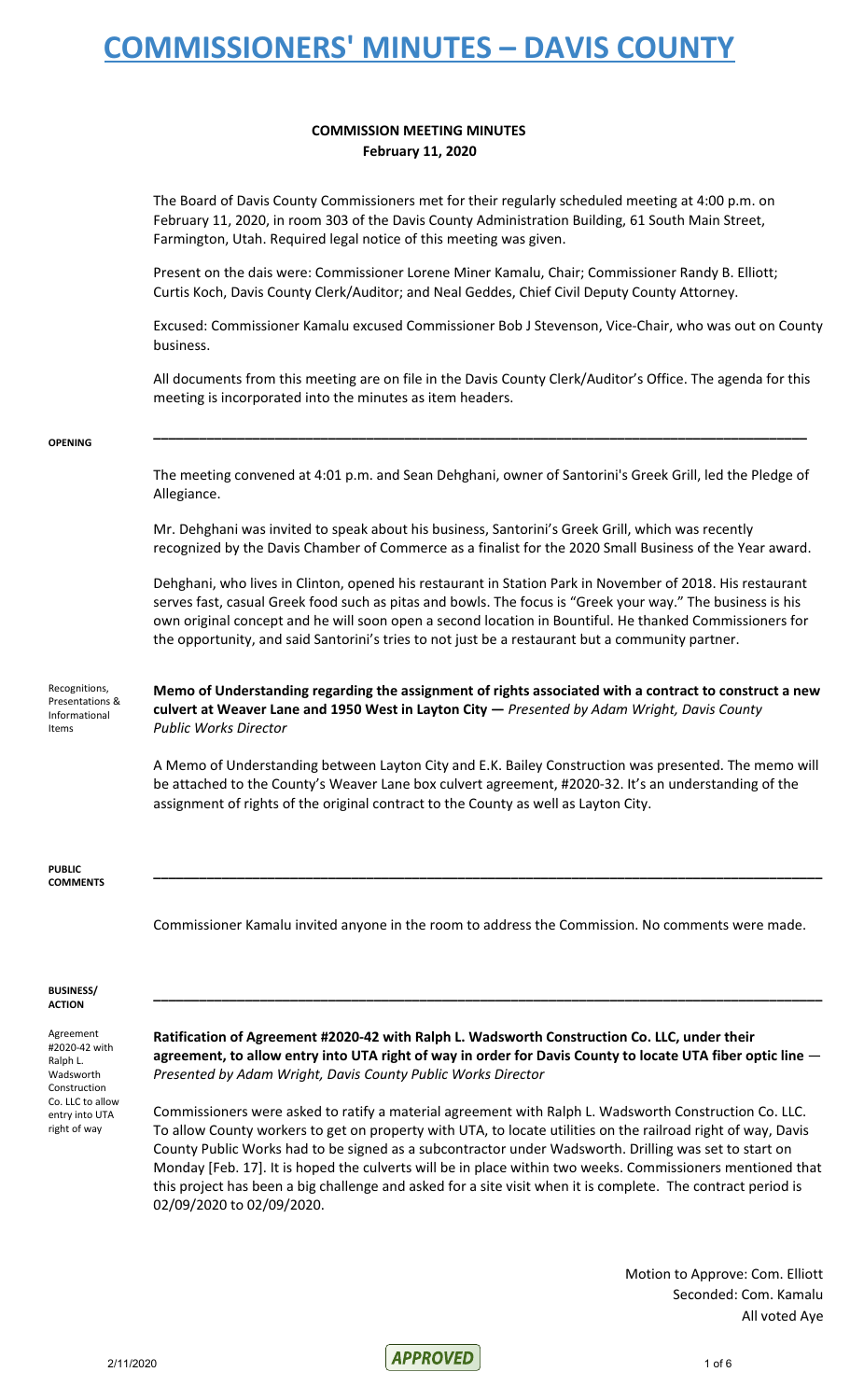Agreement #2020-43 with Jeffrey Tyler Burton for basic corrections academy

**Agreement #2020-43 with Jeffrey Tyler Burton for basic corrections academy** — *Presented by Chief Deputy Susan Poulsen, Davis County Sheriff's Office*

A training agreement with Jeffrey Tyler Burton for basic corrections academy was presented. It is a two year agreement. The contract period is 02/11/2020 to 02/11/2022. The receivable amount is \$13,518. It was noted that the Sheriff's Office is currently hiring quite a few employees.

> Motion to Approve: Com. Elliott Seconded: Com. Kamalu All voted Aye

Amendment #2018-131-D with Tyler Technologies for project management extension from three to two months

**Amendment #2018-131-D with Tyler Technologies for 25 percent project management extension from three to two months** — *Presented by Heidi Voordeckers, Chief Deputy, Davis County Clerk/Auditor*

An amendment to an extension agreement with Tyler Technologies was presented. The original agreement, approved in October, extended project management services for Tyler Munis for the County's Munis rollout. The extension only needed to be two months, instead of three months, so this amendment is to reduce that amount. The contract period is 11/01/2019 to 12/31/2020. The payable amount is \$48,600. (The previous contract amount was \$56,100.)

> Motion to Approve: Com. Elliott Seconded: Com. Kamalu All voted Aye

Agreement #2020-44 with the Utah Dept. of Health for funding for TB Prevention and Control activities

**Agreement #2020-44 with the Utah Department of Health for funding for TB Prevention and Control activities related to the program** — *Presented by Brian Hatch, Davis County Health Director*

A contract with the Utah Department of Health, for funding of activities related to the TB Prevention and Control program, was presented. [It was presented as an amendment but was a new contract.] The increase of funding will help the County in its work to prevent and control this airborne illness. The contract period is 01/01/2020 to 12/31/2020. The receivable amount is \$1,720.

Amendment #2019-145-B with the Utah Dept. of Health for STD Disease Intervention Services

**Amendment #2019-145-B with the Utah Department of Health for STD Disease Intervention Services, increasing funding and replacing Attachment A** — *Presented by Brian Hatch, Davis County Health Director*

An amendment was introduced to a contract with the Utah Department of Health for STD Disease Intervention Services. The amendment increases funding and replaces Attachment A of the contract. The contract period is 01/01/2020 to 12/31/2020. The receivable amount is \$4,500 increase.

Amendment #2019-591-A with the Utah Highway Safety Office to change due date for third quarter report

**Amendment #2019-591-A with the Utah Highway Safety Office to change due date for the third quarter report** — *Presented by Brian Hatch, Davis County Health Director*

An amendment to a contract with the Utah Highway Safety Office was presented. The amendment changes a report date but does not change funding. The contract period is 10/01/2019 to 09/30/2020.

Amendment #2018-18-B with Worldwide Environmental Products, Inc. to provide inspection maintenance

**Amendment #2018-18-B with Worldwide Environmental Products, Inc. to provide inspection maintenance program support, lease of property and certain terms and provisions** — *Presented by Brian Hatch, Davis County Health Director*

An amendment to a contract with Worldwide Environmental Products, Inc. was presented. Worldwide

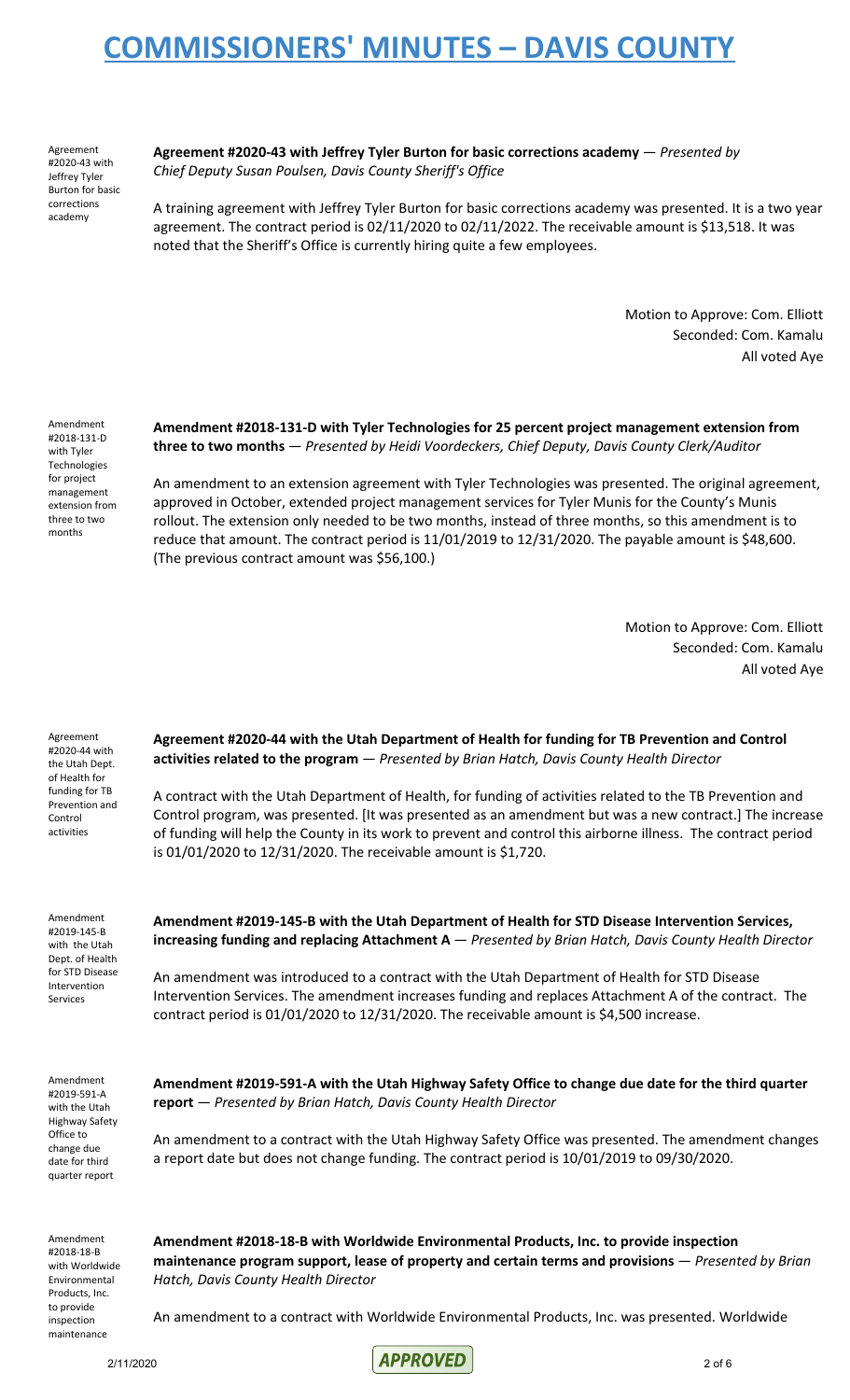program support, lease of property and certain terms and provisions

Environmental Products is the contracting entity that runs the County's diesel testing program in Kaysville. This is the fourth year of the five-year contract. The amendment extends the contract one more year to get 2020's deliverables as well as amending the contract dates. The contract period is 02/11/2020 to 12/31/2020. The payable amount is \$136,000.

> Motion to Approve Items: Com. Elliott Seconded: Com. Kamalu All voted Aye

Agreement #2020-45 with Joseph Deutsch for rental space for Scrape Fest car show

**Agreement #2020-45 with Joseph Deutsch for rental space for Scrape Fest car show** — *Presented by Mike Moake, Davis County Legacy Events Center Marketing & Events Coordinator*

A contract with Joseph Deutsch was presented for the Scrape Fest car show. The Scrape Fest car show is held at the Legacy Events Center two times per year. The show brings in approximately 4,000 people, with about 90 percent of them coming from outside of Davis County. The first time the show was held at the County's facility they had to scale it back, and restaurants at Station Park sold out of their food. The situation led to the creation of a monthly email to Station Park giving them a heads up about coming events. The contract period is 03/31/2020 to 04/05/2020. The receivable amount is \$3,749.20.

> Motion to Approve: Com. Elliott Seconded: Com. Kamalu All voted Aye

Agreement #2020-46 with Stephen G. Handy Marketing Communications for recruitment of 2020 Davis County Fair sponsors

**Agreement #2020-46 with Stephen G. Handy Marketing Communications for recruitment of 2020 Davis County Fair sponsors** — *Presented by Dave Hansen, Davis County Legacy Events Center Director*

A contract for the County Fair, with Stephen G. Handy, was presented. Stephen G. Handy is being asked to help find sponsors for the 2020 Davis County Fair. Mr. Handy was able to find about \$23,000 in new sponsorships last year and also helped during the recession. His experience and connections allow him access to potential sponsors that County staff members can't reach. The contract period begins when it's signed [02/11/2020] to 08/01/2020, but sponsorships arranged beyond that date would likely be accepted. The payable amount is 20 percent of sponsorships collected due to Mr. Handy's efforts.

> Motion to Approve: Com. Elliott Seconded: Com. Kamalu All voted Aye

Agreement #2020-47 with Rocky Mountain Mechanical for control units for heating and cooling system

**Agreement #2020-47 with Rocky Mountain Mechanical for control units for heating and cooling system** — *Presented by Lane Rose, Davis County Facilities Director*

An agreement with Rocky Mountain Mechanical, for control units for the heating and cooling system in the Administration building, was presented. The work to be done should fix ongoing issues with heat pumps by replacing failing control cards in the automated control system. The contract period is 02/11/2020 to 03/11/2020. The payable amount is \$11,929.44.

> Motion to Approve: Com. Elliott Seconded: Com. Kamalu All voted Aye

Donation #2020-48 for a

Donation #2020-48 for a TEDx Bountiful event that took place on Feb. 1, 2020 - Presented by Rob Sant, *Davis County Economic Development*

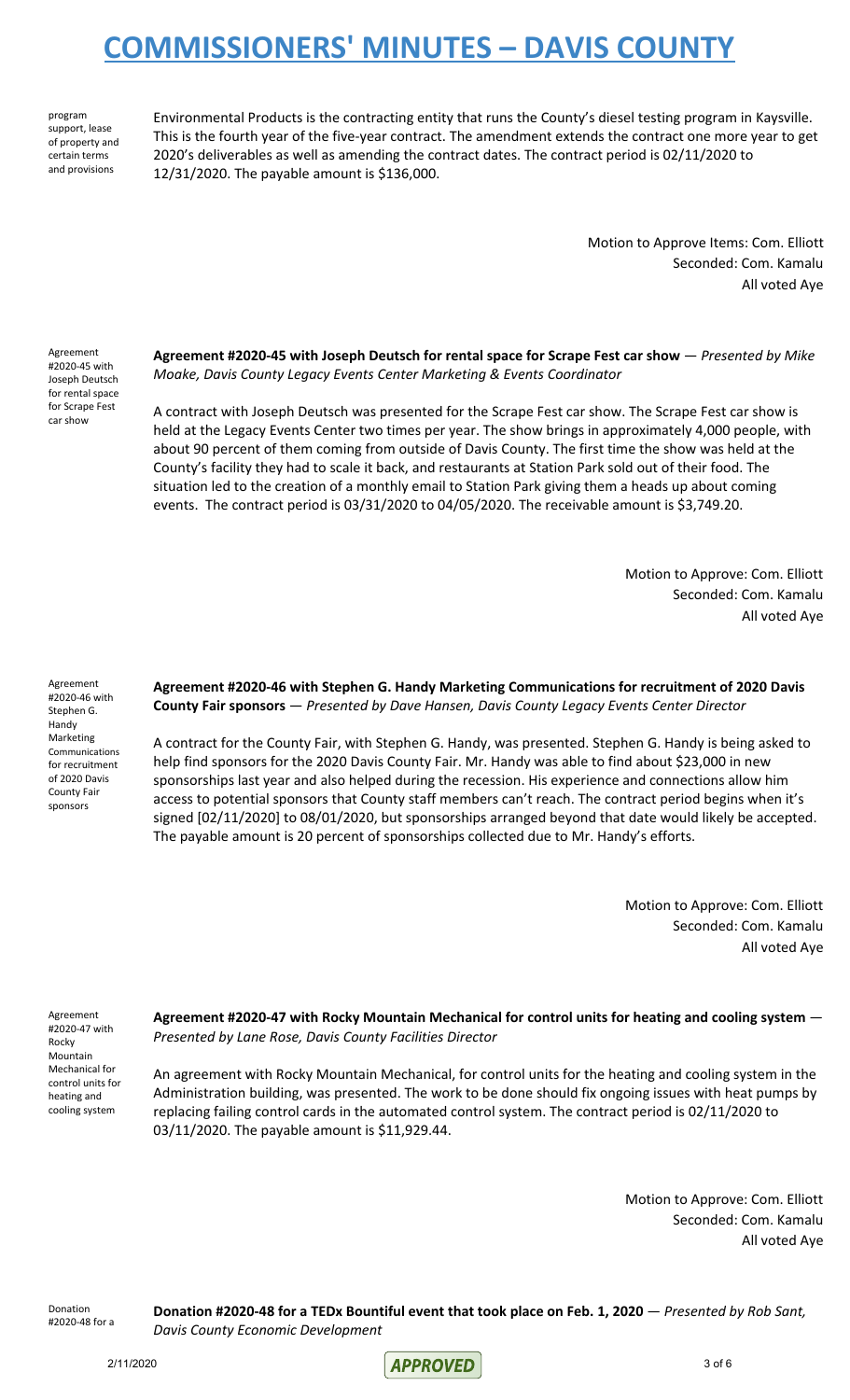TEDx Bountiful event that took place on Feb. 1, 2020

Commissioners were asked to approve a retroactive sponsorship donation for a TEDx Bountiful event held on Feb. 1. The donation goes to the non-profit Bountiful Davis Arts Center. The contract period is 02/01/2020 to 02/01/2020. The payable amount is \$500.

> Motion to Approve: Com. Elliott Seconded: Com. Kamalu All voted Aye

| Agreement<br>#2020-49 with<br>Growtix<br>Services to<br>manage online<br>ticket sales for<br>the 2020 Great<br>Salt Lake Bird<br>Festival and the<br>2020 Davis<br><b>County Fair</b> | Agreement #2020-49 with Growtix Services to manage online ticket sales for the 2020 Great Salt Lake<br>Bird Festival and the 2020 Davis County Fair - Presented by Jessica Merrill, Davis County Tourism<br>An agreement with Growtix Services was presented. The County is contracting with the software company<br>to handle all online ticket sales for the Davis County Fair and the Great Salt Lake Bird Festival. The contract<br>period begins 02/11/2020. There is no ending date, but the contract can be terminated by giving 30 days<br>notice. The payable amount varies, based on the amount of tickets people buy. Davis County pays nothing<br>because costs to use the service are passed on to the person purchasing tickets. |
|---------------------------------------------------------------------------------------------------------------------------------------------------------------------------------------|------------------------------------------------------------------------------------------------------------------------------------------------------------------------------------------------------------------------------------------------------------------------------------------------------------------------------------------------------------------------------------------------------------------------------------------------------------------------------------------------------------------------------------------------------------------------------------------------------------------------------------------------------------------------------------------------------------------------------------------------|
| Agreement<br>#2020-50 with<br>Great Salt Lake<br>Audubon for<br>sponsorship of<br>2020 Great Salt<br>Lake Bird<br>Festival                                                            | Agreement #2020-50 with Great Salt Lake Audubon for sponsorship of the 2020 Great Salt Lake Bird<br>Festival - Presented by Jessica Merrill, Davis County Tourism<br>An agreement with Great Salt Lake Audubon, for sponsorship of the 2020 Great Salt Lake Bird Festival, was<br>introduced. The contract period is 12/23/2019 to 05/19/2020. The receivable amount is \$1,000.                                                                                                                                                                                                                                                                                                                                                               |
| Agreement<br>#2020-51 with<br><b>JEPS</b><br>Foundation for<br>sponsorship of<br>2020 Great Salt<br>Lake Bird<br>Festival                                                             | Agreement #2020-51 with JEPS Foundation for sponsorship of the 2020 Great Salt Lake Bird Festival -<br>Presented by Jessica Merrill, Davis County Tourism<br>An agreement with JEPS Foundation was presented, for sponsorship of the 2020 Great Salt Lake Bird<br>Festival. The contract period is 12/12/2019 to 05/19/2020. The receivable amount is \$1,000.                                                                                                                                                                                                                                                                                                                                                                                 |
| Agreement<br>#2020-52 with<br>Rocky<br>Mountain<br>Power for<br>sponsorship of<br>the 2020 Great<br>Salt Lake Bird<br>Festival                                                        | Agreement #2020-52 with Rocky Mountain Power for sponsorship of the 2020 Great Salt Lake Bird<br>Festival - Presented by Jessica Merrill, Davis County Tourism<br>A 2020 Great Salt Lake Bird Festival sponsorship agreement with Rocky Mountain Power was presented.<br>The contract period is 10/19/2019 to 05/18/2020. The receivable amount is \$3,000.                                                                                                                                                                                                                                                                                                                                                                                    |
| Agreement<br>#2020-53 with<br>Tracy Aviary for<br>sponsorship of<br>2020 Great Salt<br>Lake Bird<br>Festival                                                                          | Agreement #2020-53 with Tracy Aviary for sponsorship of the 2020 Great Salt Lake Bird Festival -<br>Presented by Jessica Merrill, Davis County Tourism<br>An agreement with Tracy Aviary was introduced, for sponsorship of the 2020 Great Salt Lake Bird Festival.<br>The contract period is $10/16/2019$ to 05/19/2020. The receivable amount is \$2,000.                                                                                                                                                                                                                                                                                                                                                                                    |
| Summary List<br>#2020-54 of<br>agreements (6)<br>for the Great<br>Salt Lake Bird<br>Festival                                                                                          | Summary List #2020-54 of agreements (6) for the Great Salt Lake Bird Festival - Presented by Jessica<br>Merrill, Davis County Tourism<br>A summary list of six low-risk contracts related to the Great Salt Lake Bird Festival was presented. The list<br>includes agreements for the keynote speaker, a Dutch oven dinner, and field trip transportation. The<br>festival will be hosted at the Wildlife Education Center [at Farmington Bay]. There will be 40 field trips this<br>year, including new ones to the Spiral Jetty and to reserved land near Kennecott, and 10 workshops.                                                                                                                                                       |

Commissioners are hoping for good weather for the festival and also for golf events. The festival is a unique

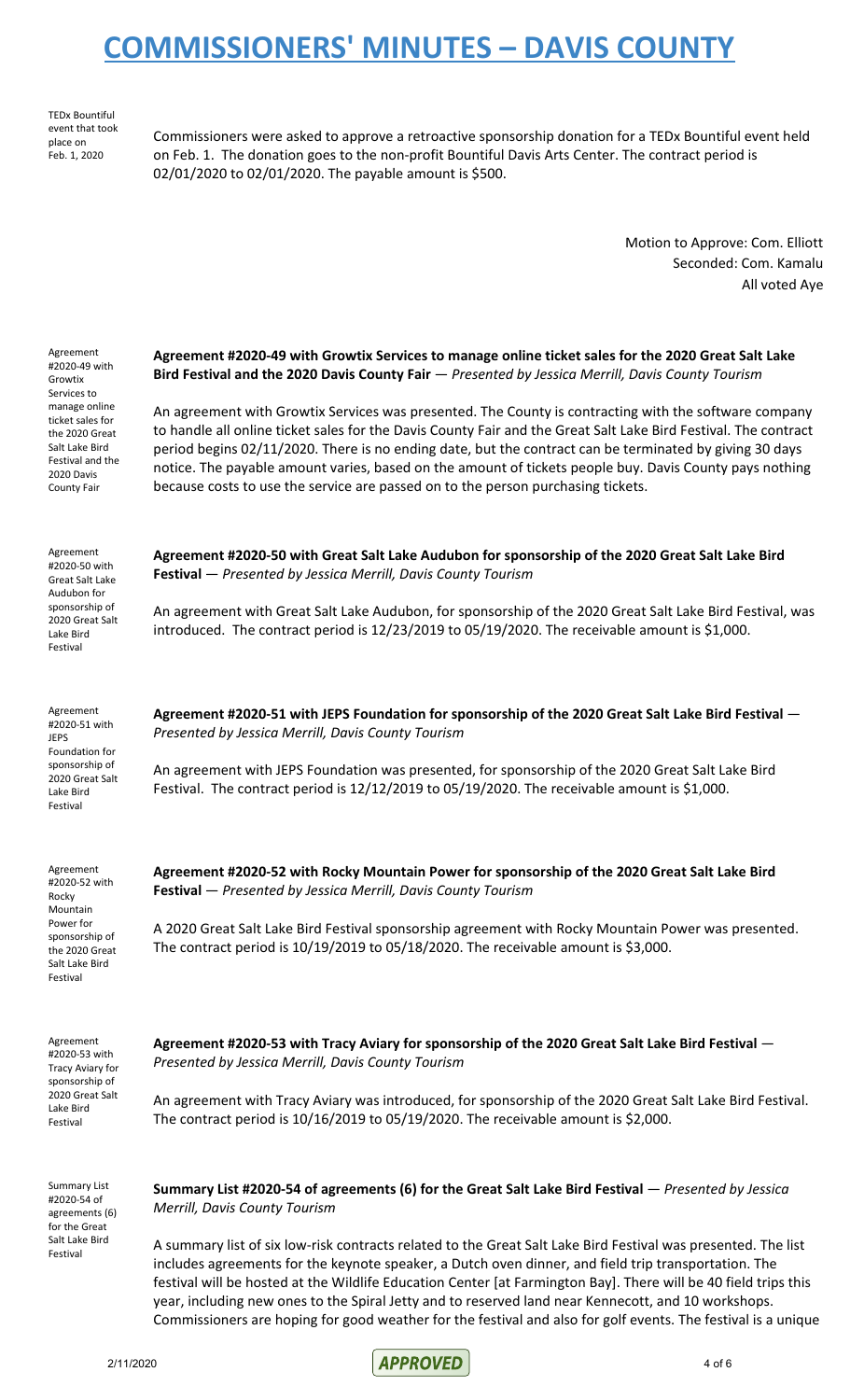and well-loved event. The contract period is 10/10/2019 to 05/19/2020. The payable amount is \$7,381.50.

Motion to Approve: Com. Elliott Seconded: Com. Kamalu All voted Aye

Commissioner Elliott moved to recess to the Board of Equalization. Commissioner Kamalu seconded the motion. All voted Aye.

| <b>BOARD OF</b><br><b>EQUALIZATION</b>                             |                                                                                                                                                                                                                                                                      |
|--------------------------------------------------------------------|----------------------------------------------------------------------------------------------------------------------------------------------------------------------------------------------------------------------------------------------------------------------|
| Property Tax<br>Register                                           | Property Tax Register matters were presented by Curtis Koch, Davis County Clerk/Auditor, as follows:                                                                                                                                                                 |
|                                                                    | Commissioners were asked to consider, under Auditor's Adjustments, six Veteran Tax Exemption<br>Abatements for the year 2019.                                                                                                                                        |
|                                                                    | Motion to Approve: Com. Elliott<br>Seconded: Com. Kamalu<br>All voted Aye                                                                                                                                                                                            |
|                                                                    | Commissioner Elliott moved to reconvene Commission Meeting. Commissioner Kamalu seconded the motion. All voted Aye.                                                                                                                                                  |
| Introduction of<br>new CED<br><b>Tourism Events</b><br>Coordinator | Commissioners invited Kristal Blessett, Community and Economic Development's new Events Coordinator,<br>to introduce herself. Kristel lives in Layton but grew up in Illinois. She has dual degrees from Purdue and<br>Indiana University. She's excited to be here. |
| <b>CONSENT</b><br><b>ITEMS</b>                                     |                                                                                                                                                                                                                                                                      |
| <b>Check Registers</b>                                             | <b>Check Registers</b>                                                                                                                                                                                                                                               |
|                                                                    | Check Registers were approved.                                                                                                                                                                                                                                       |
|                                                                    | Motion to Approve: Com. Elliott<br>Seconded: Com. Kamalu<br>All voted Aye                                                                                                                                                                                            |

Commission Meeting Minutes

#### **Meeting Minutes**

Meeting Minutes for January 14, 2020, and January 21, 2020, were presented for approval.

Motion to Approve: Com. Elliott Seconded: Com. Kamalu All voted Aye